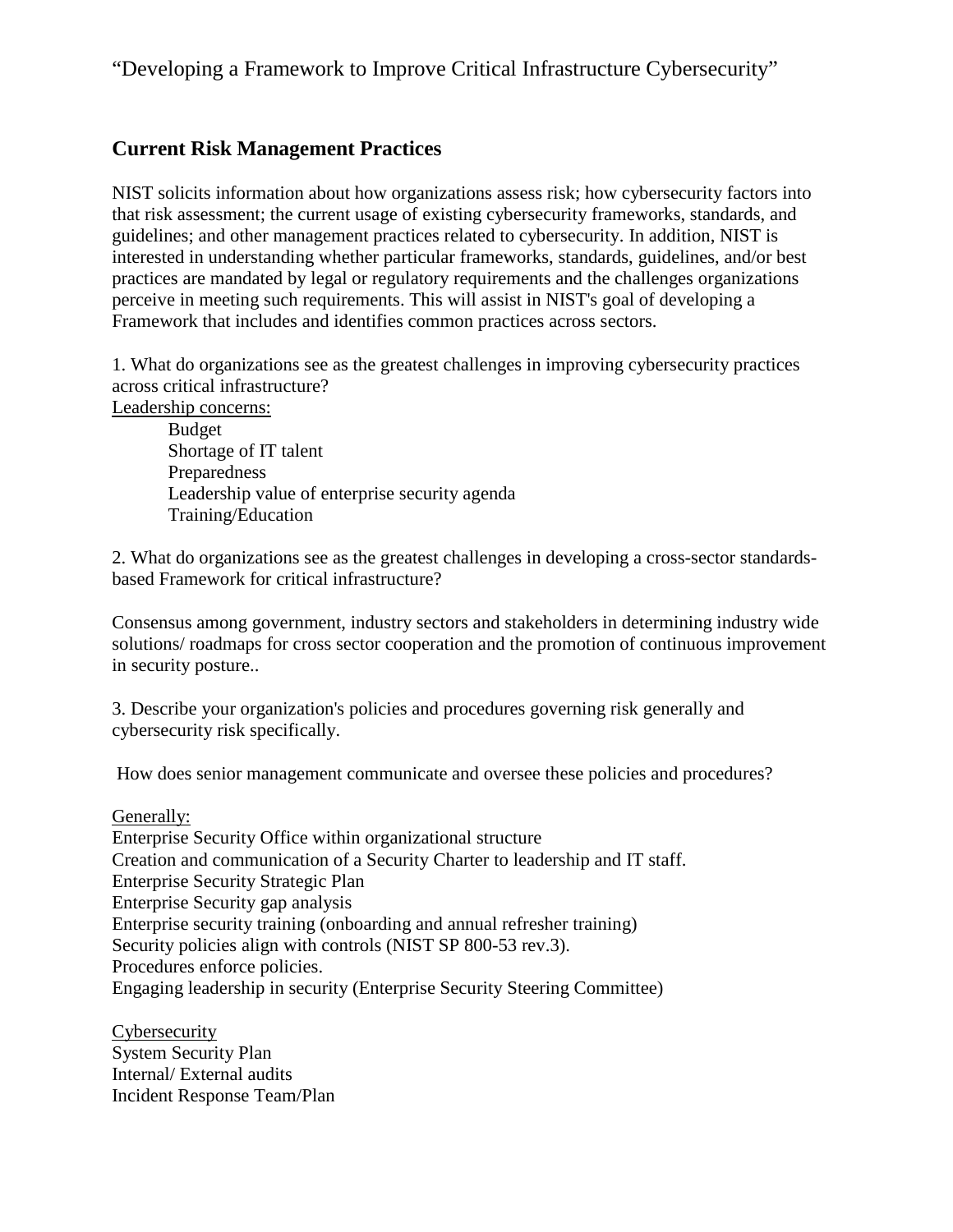Risk Management Penetration Testing/ Vulnerability Application Scanning Application code review

Leadership Communication Approval of policies prior to publication Requirement of Enterprise security training (onboarding and annual refresher training)

4. Where do organizations locate their cybersecurity risk management program/office?

Information Technology (IT) – Enterprise Security Office

5. How do organizations define and assess risk generally and cybersecurity risk specifically?

Internal Audit Department

Cybersecurity risk:

Audits (SSAE16, FISCAM, Financial Statement, FFEIC and 3<sup>rd</sup> party lending clients) Annual review of System Security Plan Annual review of Configuration Management Plan, BCP and DR Plans Policy review and rewrite Procedure Update Privacy Impact and Threshold Analysis Incident Response team and process Continuous Monitoring GRC enterprise tool

6. To what extent is cybersecurity risk incorporated into organizations' overarching enterprise risk management?

Enterprise Security Strategic Plan shared with executive team (includes gap analysis).

7. What standards, guidelines, best practices, and tools are organizations using to understand, measure, and manage risk at the management, operational, and technical levels?Show citation box NIST SP 800-30 NIST Risk Management Framework RMF ISACA Risk Registry (IT/security) GRC tool for Incident Response, Audits and Continuous Monitoring Gartner Inc.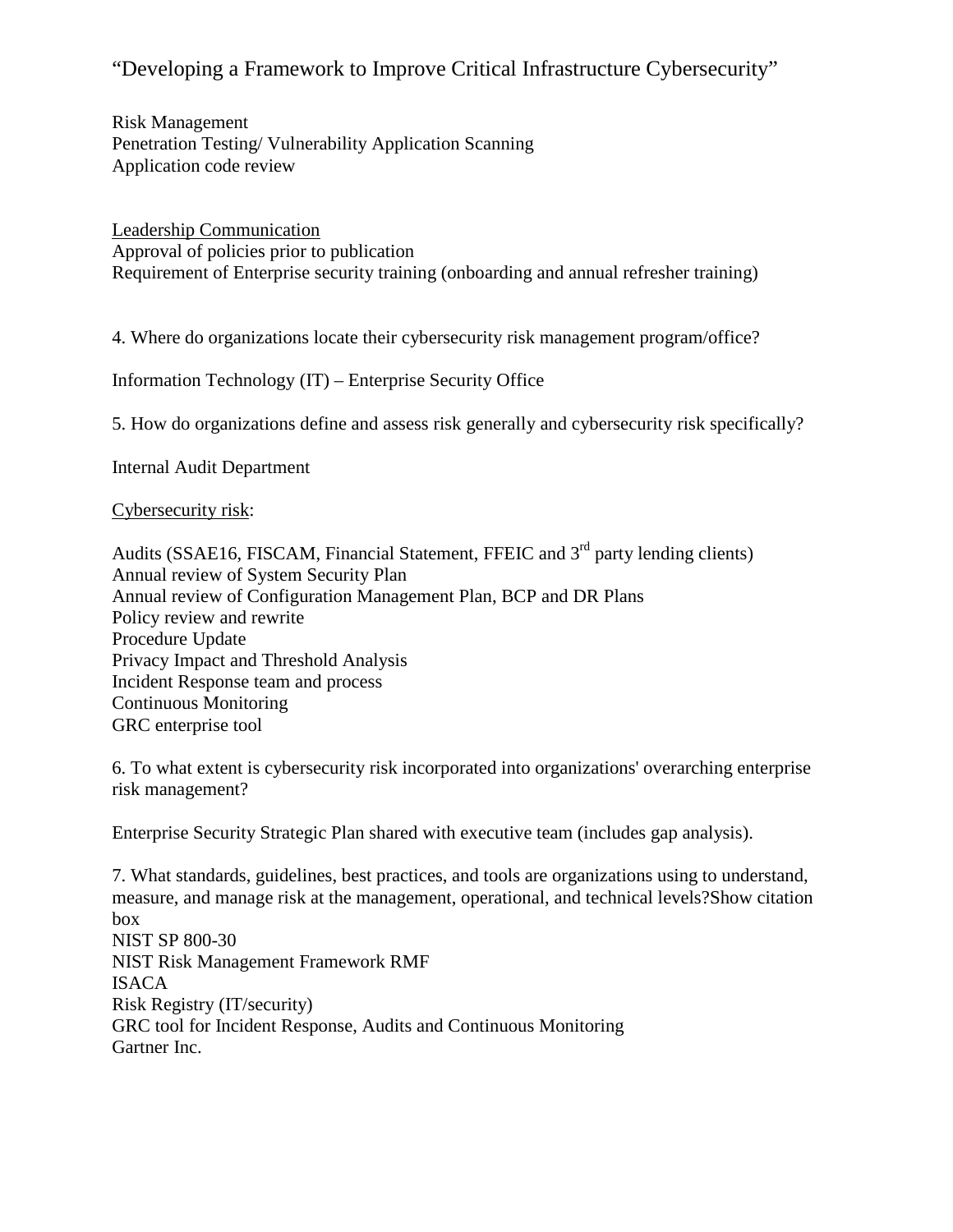8. What are the current regulatory and regulatory reporting requirements in the United States (e.g. local, state, national, and other) for organizations relating to cybersecurity?

Federal requirements:

Authority to Operate (ATO) as a federal sub-contractor is recertified every 3 years. Annual System Security Review Annual Configuration Management Plan review Annual Business Continuity and Disaster Recovery Plan review Annual assessment of NIST 800-53 controls Annual Data Sensitivity Worksheet Annual Privacy Threshold Analysis Annual Privacy Impact Analysis Annual Incident Response Plan review

Incident reporting to Federal government based on Incident level. Level 1: incident at most critical level that may harm impact public long term perception of the organization, either in part or whole requires notification/reporting to federal government within 2 hours.

Commercial: Incident notification provided to client based on contractual or state of residence requirement.

Commercial: Yearly review of cyber security by all lenders and clients.

9. What organizational critical assets are interdependent upon other critical physical and information infrastructures, including telecommunications, energy, financial services, water, and transportation sectors?

Employees Data Center/ Facilities Remote Access Internet IVR \_ Integrated Voice Response Telecommunications Financial services Access to credit bureaus, federal systems (NSLDS etc.) Supply Management Chain Print to Mail U. S. Postal Service

10. What performance goals do organizations adopt to ensure their ability to provide essential services while managing cybersecurity risk?

Service level agreements Availability of systems Disaster Recovery (hot site)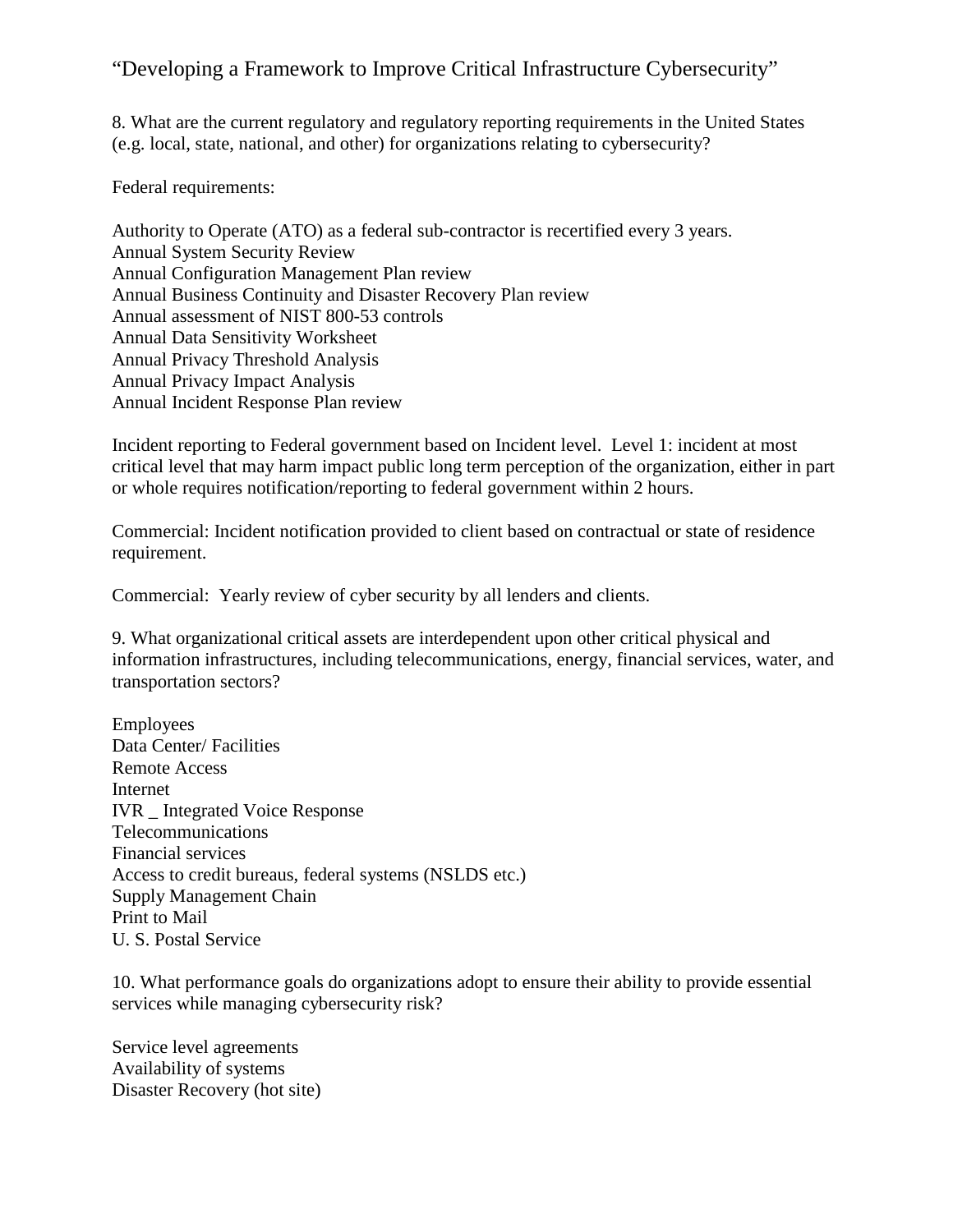Electronic Vaulting (VTL)

11. If your organization is required to report to more than one regulatory body, what information does your organization report and what has been your organization's reporting experience?

NIST 800-53 compliant Federal Contractor Authority to Operate Plan of Action Milestones Third party vendor security surveys/questionnaires Incident Response Reports BCP/DR overview of test results

Experience: Redundancy of reports and survey responses for clients is an issue due to the format of the exercise. Security surveys, reports and artifacts should be consistently aligned with a standard control practice and artifacts should be requested instead of adhoc responses to adoc security surveys/questionnaires. A standard format for security surveys and reports is recommended.

12. What role(s) do or should national/international standards and organizations that develop national/international standards play in critical infrastructure cybersecurity conformity assessment?

Best Practices Benchmarking Education Disaster Recovery Planning

#### **Use of Frameworks, Standards, Guidelines, and Best Practices**

As set forth in the Executive Order, the Framework will consist of standards, guidelines, and/or best practices that promote the protection of information and information systems supporting organizational missions and business functions.

NIST seeks comments on the applicability of existing publications to address cybersecurity needs, including, but not limited to the documents developed by: international standards organizations; U.S. Government Agencies and organizations; State regulators or Public Utility Commissions; Industry and industry associations; other Governments, and non-profits and other non-government organizations.

NIST is seeking information on the current usage of these existing approaches throughout industry, the robustness and applicability of these frameworks and standards, and what would encourage their increased usage. Please provide information related to the following:

1. What additional approaches already exist?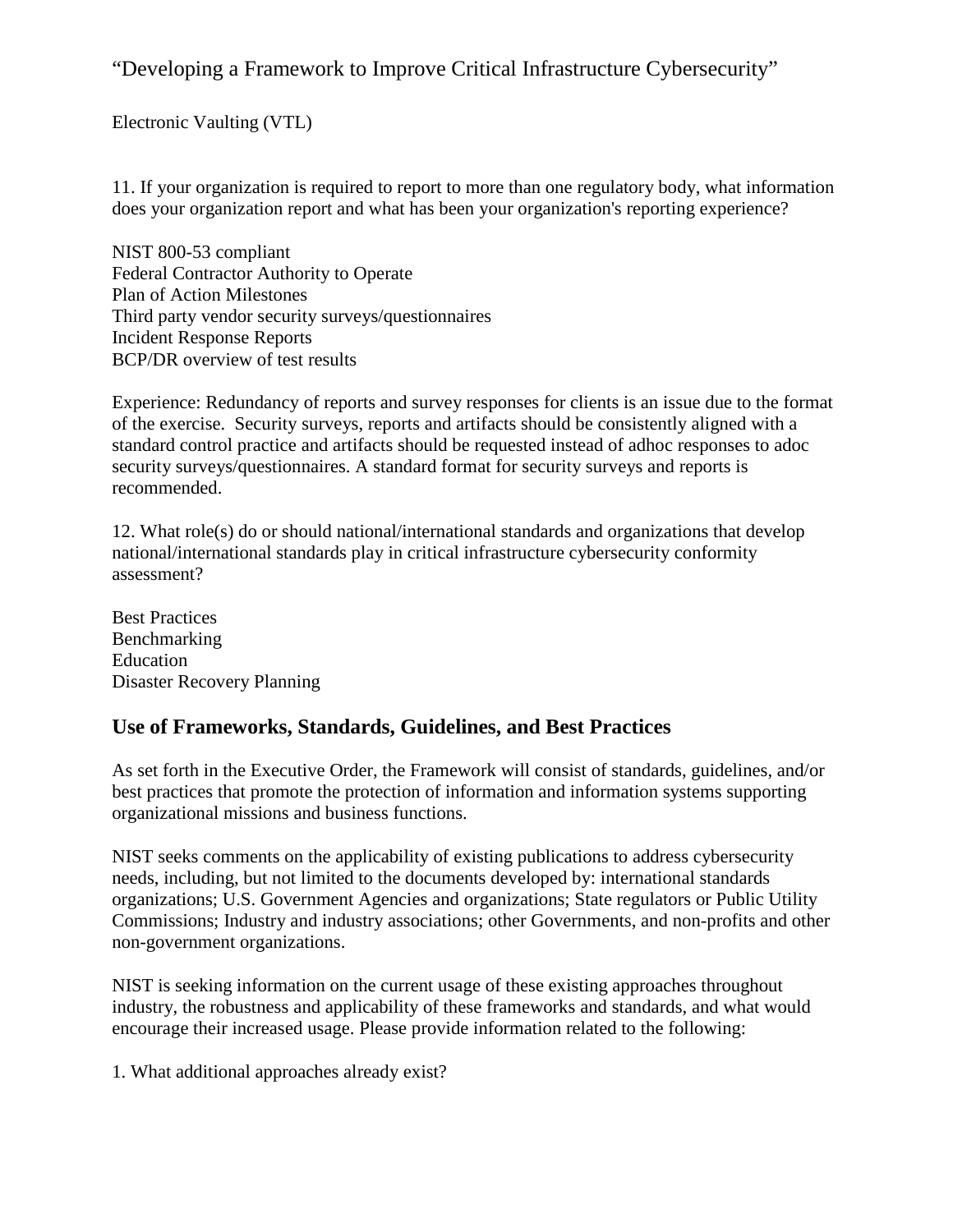NIST Standards (800 series) Sarbanes- Oxley (SOX) ISO 27002 - International Organization for Standardization PCI- Payment Card Industry Standards ISACA Best Practices materials

2. Which of these approaches apply across sectors?

All

3. Which organizations use these approaches?Show citation box

Federal contractors Financial Institutions Private and public sectors

4. What, if any, are the limitations of using such approaches?

Budget/Financial Complexity Maturity level: particularly in cloud services

5. What, if any, modifications could make these approaches more useful?

Timeliness of updates and release to publish Link relationships of all publications similar to a roadmap of all pieces of the controls and standards 6. How do these approaches take into account sector-specific needs?

Protection of PII Protection of credit card information FIPS 199

7. When using an existing framework, should there be a related sector-specific standards development process or voluntary program? Yes

8. What can the role of sector-specific agencies and related sector coordinating councils be in developing and promoting the use of these approaches?

Helping to understand challenges and business cost of implementation as it relates to system classification (FIPS 199) or security controls adopted.

9. What other outreach efforts would be helpful?

Networking opportunities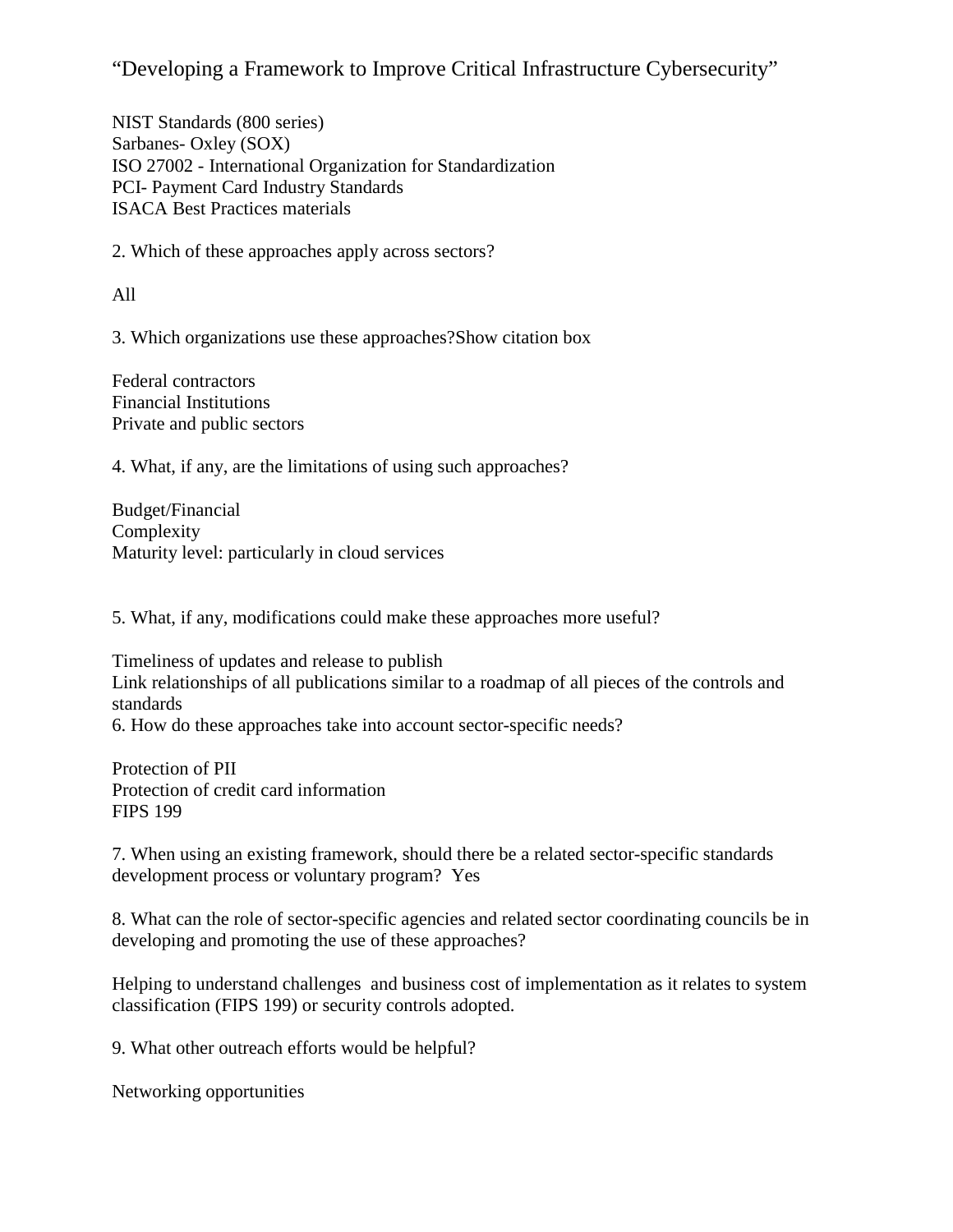Case studies of real world modeling of implementation Collaborative committee/workgroup structure to assist in standardization, problem solving, guidance Website where information is accessible and shared

# **Specific Industry Practices**

In addition to the approaches above, NIST is interested in identifying core practices that are broadly applicable across sectors and throughout industry.

NIST is interested in information on the adoption of the following practices as they pertain to critical infrastructure components:

- Separation of business from operational systems; **No**
- Use of encryption and key management; **Moderately**
- Identification and authorization of users accessing systems; **Yes**
- Asset identification and management; **Moderate to widely used**
- Monitoring and incident detection tools and capabilities; **Moderately**
- Incident handling policies and procedures; **Minimum to Moderately**
- Mission/system resiliency practices; **Not routinely applied**
- Security engineering practices; **Not routinely applied**
- Privacy and civil liberties protection; **Moderately**

1. Are these practices widely used throughout critical infrastructure and industry?

See above, varies by component

2. How do these practices relate to existing international standards and practices?

N/A however existing international standards may be more mature than US standards.

3. Which of these practices do commenters see as being the most critical for the secure operation of critical infrastructure?

In order:

- 1. Identification and authorization of users accessing systems
- 2. Monitoring and incident detection tools and capabilities;
- 3. Mission/system resiliency practices;
- 4. Incident handling policies and procedures
- 5. Privacy protection
- 6. Security engineering practices;
- 7. Asset Identification and Management

4. Are some of these practices not applicable for business or mission needs within particular sectors? Yes